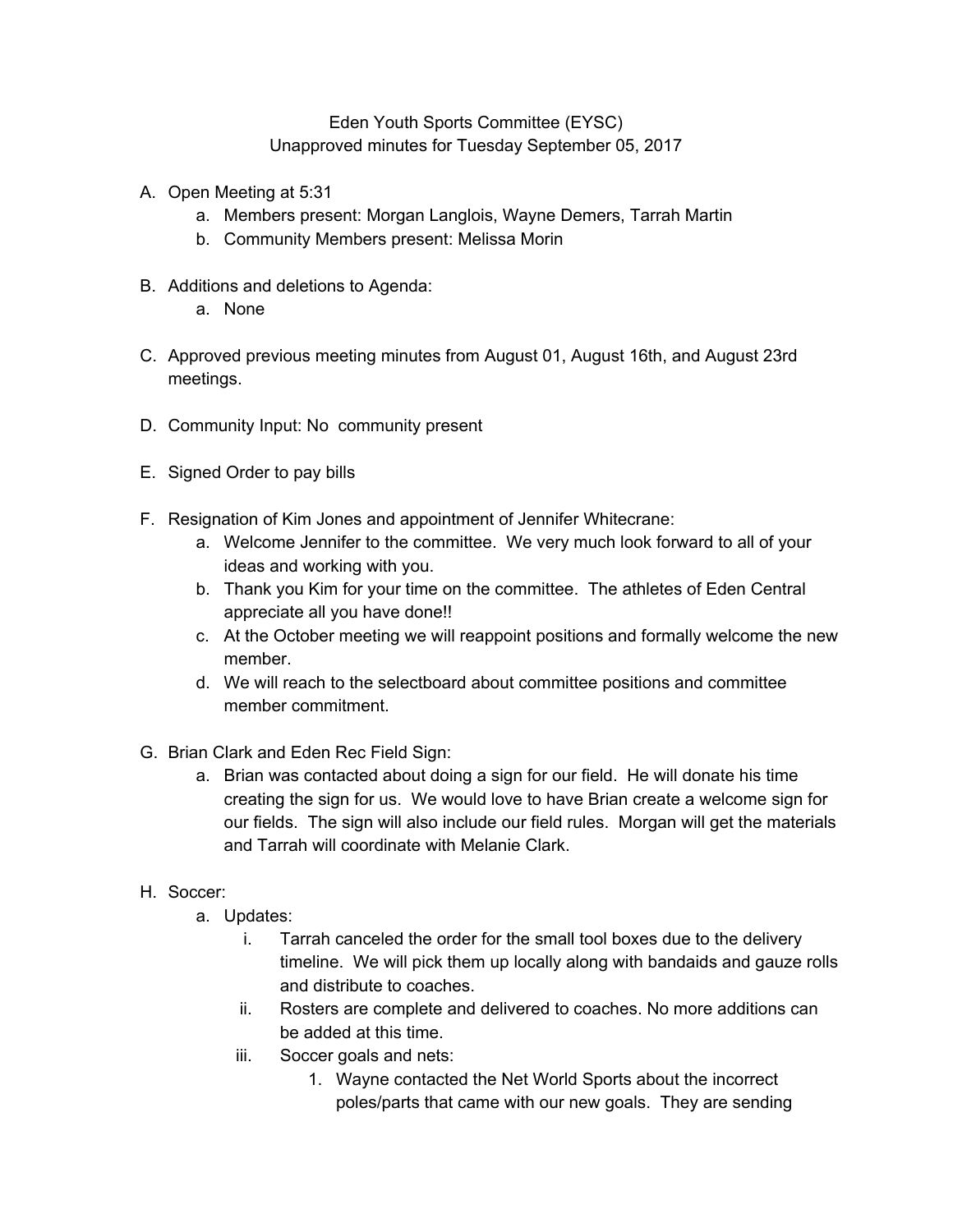replacement parts and they should be here within the next couple days. We need to make sure they are the right poles, assemble the goals and then contact the company and they said they would refund us a portion of the costs. He has it all in writing and will send it to the committee's e-mail.

- 2. As soon as the poles are in we will set a night for volunteers to come together and get these goals/nets ready. Tarrah will do a Facebook post and put a message and post out to parents that we are in need of volunteers to help put the goals and nets together for their athletes. Tentatively we will do this on Monday.
- b. Spaghetti dinner and raffle for soccer goals and nets:
	- i. So far for donations we have, Denton Auto, Stowe Bowl, Snap on, RG's Turning Heads, Hoagies, The Vears, The Aithers, The Avon/ Melinda Jones, Hayley's Design Co, Judy's By Design, Susie's Childcare. THANK YOU TO OUR donors.
	- ii. Tickets go out to athletes this week.
	- iii.  $\frac{3}{4}$  and  $\frac{6}{8}$  teams will be asked to volunteer in uniforms.
	- iv. We need volunteers for clean up, set up, kitchen, etc.
- c. Uniform Night is Thursday September. Morgan and Tarrah will be collecting uniform deposits and issuing uniforms.
- d. Soccer registration brought in \$795. We have \$60 outstanding and this needs to be paid before the next practices.
- e. Soccer Photos: Melissa Morin is going to contact Shanda Dailey about capturing our little players portraits. Tarrah and Morgan will put together packages through Shutterfly. We will have a special meeting as soon as the details are available.
- I. Basketball:
	- a. Sign up nights/ set dates:
		- i. First sign up night is October 3rd at 5:30-7:00. Every child that attends this sign up night and pays this night gets a Eden Youth Sports water bottle.
		- ii. Final sign up night is November 7th from 5:30-7:00
	- b. Packets to go home from school the final week of September, which will include forms and information.
	- c. Equipment needs:
		- i. Whistles
		- ii. Basketballs
		- iii. Scoreboard repaired
		- iv. Scorebooks
		- v. First Aid Kits/refills
		- vi. Portable hoops for skills and drills
	- d. Uniform Night: